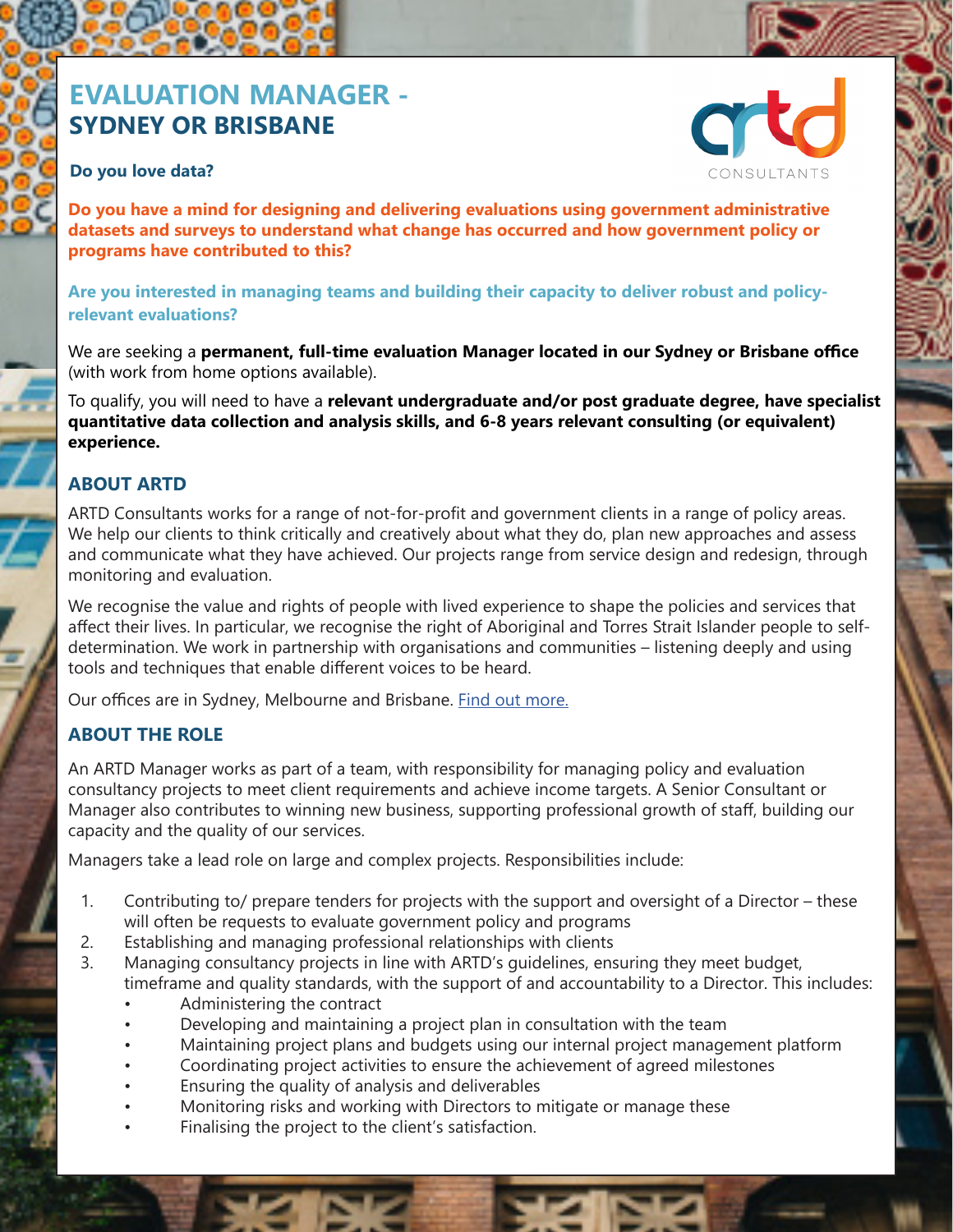- 4. Contributing professional expertise to consultancy projects as a member of project teams
- 5. Achieving your agreed annual consulting target income
- 6. Coaching and contributing to capability-building for other staff
- 7. Contributing to ARTD as a learning organisation, drawing on your specialist knowledge
- 8. Maintaining records required for ARTD's administration, quality and reporting systems
- 9. Undertaking other duties as assigned by Directors.

## **SELECTION CRITERIA**

You are passionate about improving outcomes for people accessing government and non-government services. You have strong critical thinking and problem-solving skills to apply to this challenge. You approach the world with curiosity, a commitment to listening deeply and understanding diverse perspectives. You value collaboration and work well as part of a team.

Specifically, for this role you must have strong quantitative research design and analysis skills and will have relevant a relevant undergraduate and/or post graduate degree and 6-8 years relevant consulting (or equivalent) experience and:

- demonstrated quantitative capability and experience in
	- designing or contributing to designing evaluations (including quasi-experimental)
	- designing analysis plans for administrative datasets
	- appraising data collection systems and tools and providing a perspective on quality and necessary remediation steps
	- designing and strengthening data collection tools (surveys) to meet evaluation needs
	- statistical analysis of administrative and survey datasets
- experience in client relationship management
- skills in project management, including an ability to manage time and teams across multiple projects, plan work to meet deadlines and work effectively under pressure
- demonstrated capability in effective communication and report writing
- demonstrated commitment to building analytical capability within your team and in the company more broadly.

Ideally, you will have experience in evaluation (and understand the difference between research and evaluation). But, if you are an experienced quantitative analyst with project management skills and an interest in applying your skillset to evaluation, we want to hear from you.

# **CONDITIONS**

The base salary range for a Manager is between \$105,000 to \$130,200 (including superannuation) depending on qualifications, skills and experience. Additional to the base salary, ARTD pays a bonus of 10% or a super bonus of 15% of your salary dependent on meeting our company performance targets.

We offer attractive conditions, including:

- bonus holiday leave between Christmas and New Year's Day
- a focus on work/life balance, staff wellbeing, flexible working arrangements and reasonable work hours
- regular coaching, mentoring and on-the-job learning
- annual professional learning and development budget, as well as regular in-house learning sessions